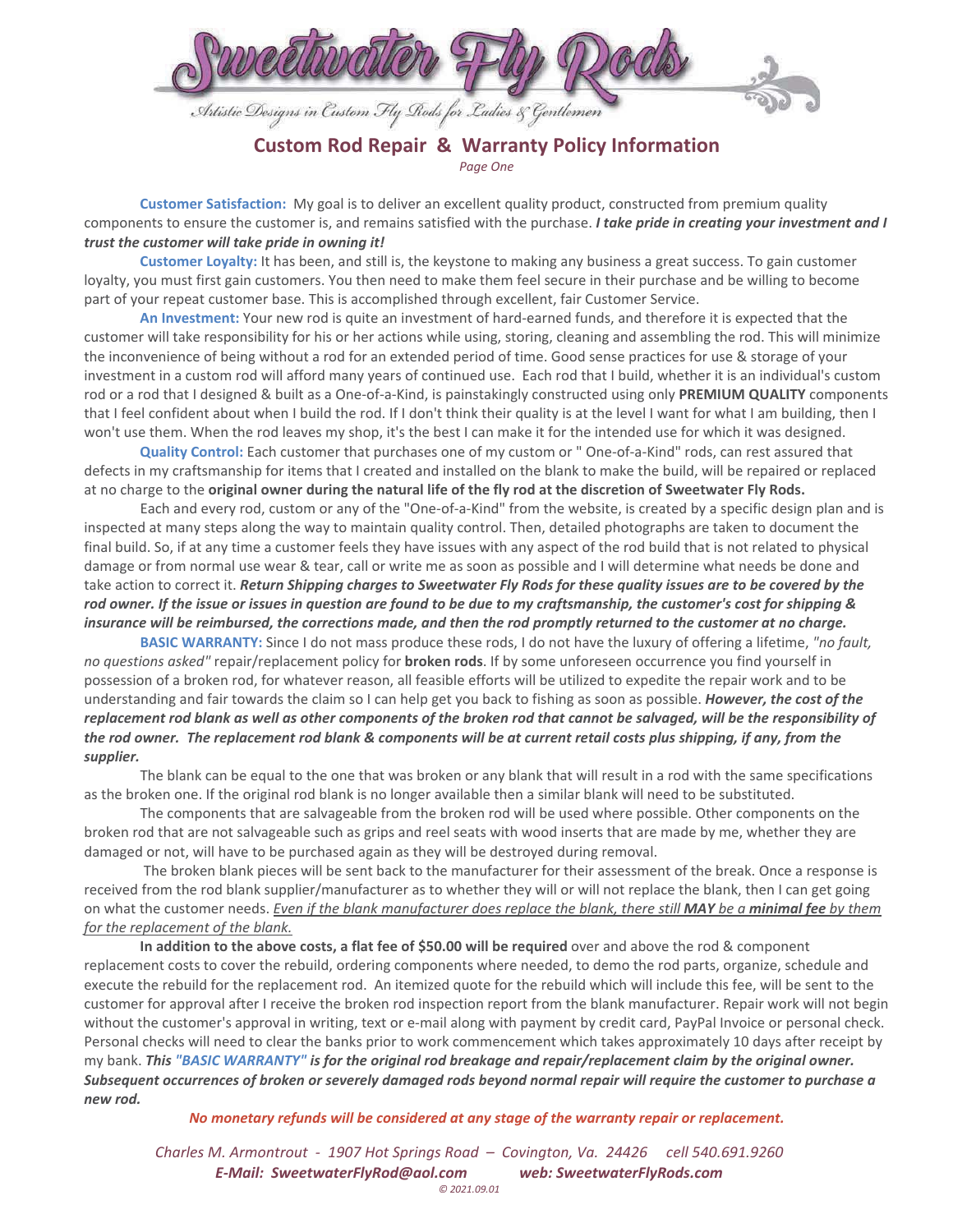

## **Custom Rod Repair & Warranty Policy Information**

*Page Two* 

 **Items not covered by this Warranty:** Changes in the rod's appearance from normal wear & tear or any cosmetic issues caused by being left in the sun too long, or too many times, or having it bathed in saltwater and put up wet or any other environmental issues that could have been prevented from damaging the rod, will obviously not be covered by this stated warranty. A fly rod that is used continually ten to fifteen times each month for a year will obviously have a very short natural life as opposed to one used only on the listed holidays during the same year. Take cell phones as an example. If after four or five years or so of continual use you "finally drop the thing" and shatter the guts out of it, you probably will not receive a new phone and you may be told, "you're gonna need to purchase a new phone" . . . . . . the same scenario holds true here too....only for fly rods, not cell phones!

 **What to do when you receive your new fly rod by the shipping carrier, and it appears to be in really bad shape:** *When the driver has the package still in his/her possession, suspected damage needs to be confirmed in the presence of the driver. Make sure the reject form clearly shows the words: DAMAGED-will not accept.* 

 *When rejecting the order, the SHIPPING Co. should return the damaged rod to me where I will proceed with the final claim. You, the customer, send me an e-mail stating that the rod had been damaged in transit and had been rejected and returned to the delivery driver (shipping co.) to be sent back to me. I will already have the tracking number for reference of the original shipment when you purchased the rod. Upon receipt of the damaged rod shipment back from the customer, I will then proceed with on replacing the original broken rod with a new one and will inform the customer of the details.*

**Shipping the rod components back to Sweetwater Fly Rods:** The Customer is expected to re-package the rod to ensure it will arrive at Sweetwater Fly Rods without further damage. Shipping & Insurance to be covered by the Customer for the return to Sweetwater Fly Rods at the address listed at the bottom of this document. Please do the following for return shipments:

 **a.** Clean and dry the rod pieces as best you can without causing further damage to them or yourself. They must be returned in the original rod bag & case/tube if one was ordered. The shipping container (tube or cardboard box) should be kept as it will be easier for the customer since the shipping materials are already fitted for the rod & case. I will have a copy of all ordering & shipping papers from the initial purchase so no need to return those.

Once I receive the **damaged rod & components,** these items will become the property of Sweetwater Fly Rods.

- **b.** The return shipping information to my shop can be found at the bottom of the pages of this document.
- **c.** Shipping method can be the customer's option but use one that *will generate a TRACKING NUMBER Then hang onto it send me an e-mail OR TEXT with the tracking number so I can track its return trip on my shop.*
- **d. INSURE the rod shipment for 100% of the PURCHASED PRICE**  this is for your benefit!
- **e. Choose a delivery option that will require a signature at the time of delivery at my location.** This signature option is a must as it prevents the delivery person from just dropping it off wherever they want to, or even not at all, and then using the excuse that no signature was requested!

 *Without a tracking number and a signature requirement for return delivery to me, I CANNOT BE RESPONSIBLE FOR ANY LOST, STOLEN or MIS-DELIVERED ITEMS. If this happens, IT WILL BE THE ROD OWNER THAT WILL NEED TO FILE THE CLAIM FOR REIMBURSEMENT through an INSURANCE CLAIM against the shipping company.* 

 *f.* Delivery of the repaired or replacement rod back to the customer will be based upon current work load and blank availability at the time of the claim.

*NOTE: At this time, EPIC Fly Rods (Swift Fly Fishing of New Zealand) states that all of their EPIC fiberglass fly rods can have their sections replaced individually as needed for a fee. All I need to make these repairs is the complete rod from the customer with the broken section or sections so I can do what is required to build up the replacement sections for the replacement rod. I don't believe that EPIC guarantees an*  exact color match for rod sections that need to be replaced unless it is a fairly new lot of blanks. Different lots may have slightly different *colors.*